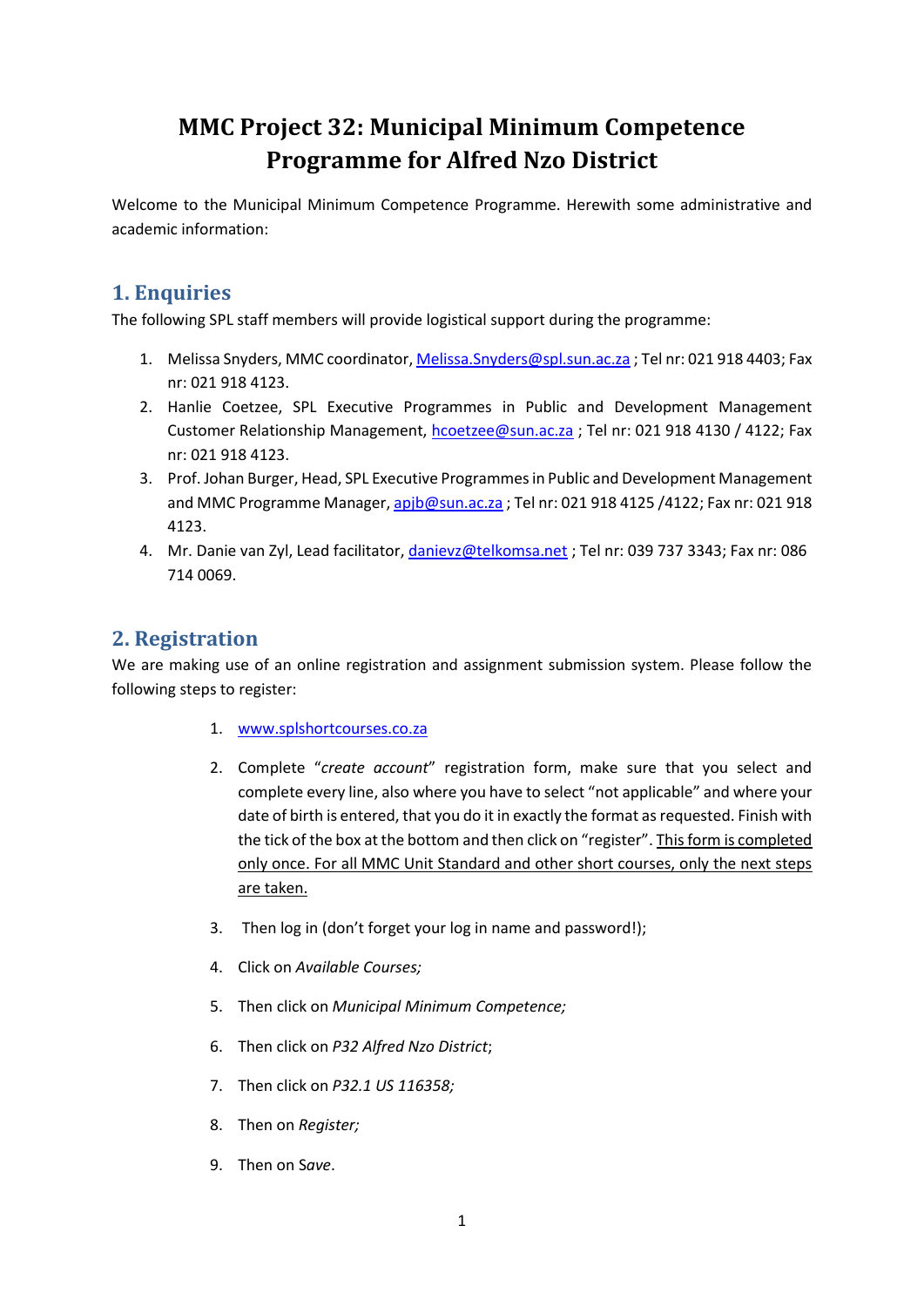Repeat for each of P32.2 to P32.24 as they are progressively created. If in doubt about the use of the online system, please click on "*Guidelines*".

| <b>MMC Scheduling Plan: Project 32 Alfred Nzo District</b> |                |                           |      |      |                               |                                 |                    |                  |
|------------------------------------------------------------|----------------|---------------------------|------|------|-------------------------------|---------------------------------|--------------------|------------------|
| <b>Group</b>                                               | <b>Module</b>  | <b>Unit Standard</b>      |      |      | <b>Contact Cumula Contact</b> | <b>Alfred Nzo District</b>      | <b>Facilitator</b> | <b>Notes</b>     |
|                                                            |                | (credits)                 | days | tive | Week                          | Group 1                         |                    |                  |
|                                                            |                |                           |      | days | Nr                            |                                 |                    |                  |
| $\mathbf{1}$                                               | 3              | 116342(15)                | 4    | 4    | $\mathbf{1}$                  | 26 - 29 November 2012           | DCvZyl             |                  |
|                                                            | 3              | 116358 (15)               | 4    | 8    | 2                             | 11 - 14 February 2013           | DCvZyl             |                  |
|                                                            | 6              | $116345(15) + 116364(8)$  | 5    | 13   | 3                             | 11 - 15 March 2013              | DCvZyl             |                  |
|                                                            | 7              | $116363(12) + 116341(12)$ | 5    | 18   | 4                             | 06 - 10 May 2013                | DCvZyl             | Updated 17/01/13 |
| $\overline{2}$                                             | 8              | $116362(11) + 116346(10)$ | 5    | 23   | 5                             | 03 - 07 June 2013               | DCvZyl             |                  |
|                                                            | 4              | $116339(10) + 116351(12)$ | 5    | 28   | 6                             | 15 - 19 July 2013               | DCvZyl             |                  |
|                                                            | 4              | $119348(12) + 119350(15)$ | 5    | 33   | 7                             | 26 - 30 August 2013             | DCvZyl             |                  |
| 3                                                          | $\mathbf{1}$   | $116348(8) + 116343(10)$  | 5    | 38   | 8                             | 30 Sept - 4 Oct 2013            | DCvZyl             |                  |
|                                                            | $\overline{2}$ | $119334(12) + 116361(8)$  | 5    | 43   | 9                             | 04 - 08 November 2013           | L Mortimer         |                  |
|                                                            | $\overline{2}$ | 116344 (10)               | 5    | 48   | 10                            | 03 - 07 February 2014           | L Mortimer         |                  |
| 6                                                          | 10             | 116353 (12)               |      |      |                               |                                 |                    |                  |
| 4&5                                                        | 9              | 119331 (12) + 119343 (15) | 5    | 53   | 11                            | 31 March - 04 April 2014 DCvZyl |                    |                  |
|                                                            | 9              | $116340(11) + 116347(15)$ | 5    | 58   | 12                            | 19 - 23 May 2014                | DCvZyl             | Updated 15/04/14 |
|                                                            | 5.             | 119341 (15) + 119352 (12) | 5    | 63   | 12                            | 02 - 06 June 2014               | DCvZyl             |                  |
|                                                            |                |                           |      |      |                               |                                 |                    |                  |

# **3. Schedule (schedule changed due to elections)**

### **4. Class attendance and recognition of prior knowledge**

Attendance is compulsory and the presence of a participant is required to qualify for assessment as set out in the assessment policy below. However, should a participant have proven prior knowledge on a particular unit standard, he or she may be exempted from class attendance, but must still submit the take-home assignment online by the due date and register for writing the contact session assessment at the first or second opportunity. Should a participant following this route be found not yet competent, no second opportunities are provided and he or she must register and redo the Unit Standard at own cost.

### **5. Assessment policy**

In ensuring quality and credibility, all Unit Standard assessments will be dealt with as follows:

1. Each Unit Standard will have at least two individual assessments that will contribute to the finding on whether a candidate is competent or not yet competent. The facilitator/assessor of the particular Unit Standard must prepare an assessment plan before the contact session, taking into consideration the Unit Standard outcomes and clearly prescribing the types of assessments, the conditions under which they will be set, when they will be taken and/or submitted, the contribution weight of each assessment to the final mark, how the assessment plan varies from that provided for in the learner guides and what is considered to be the threshold for being competent.

2. The assessment plan must be explained to participants during the first introductory session of the contact time.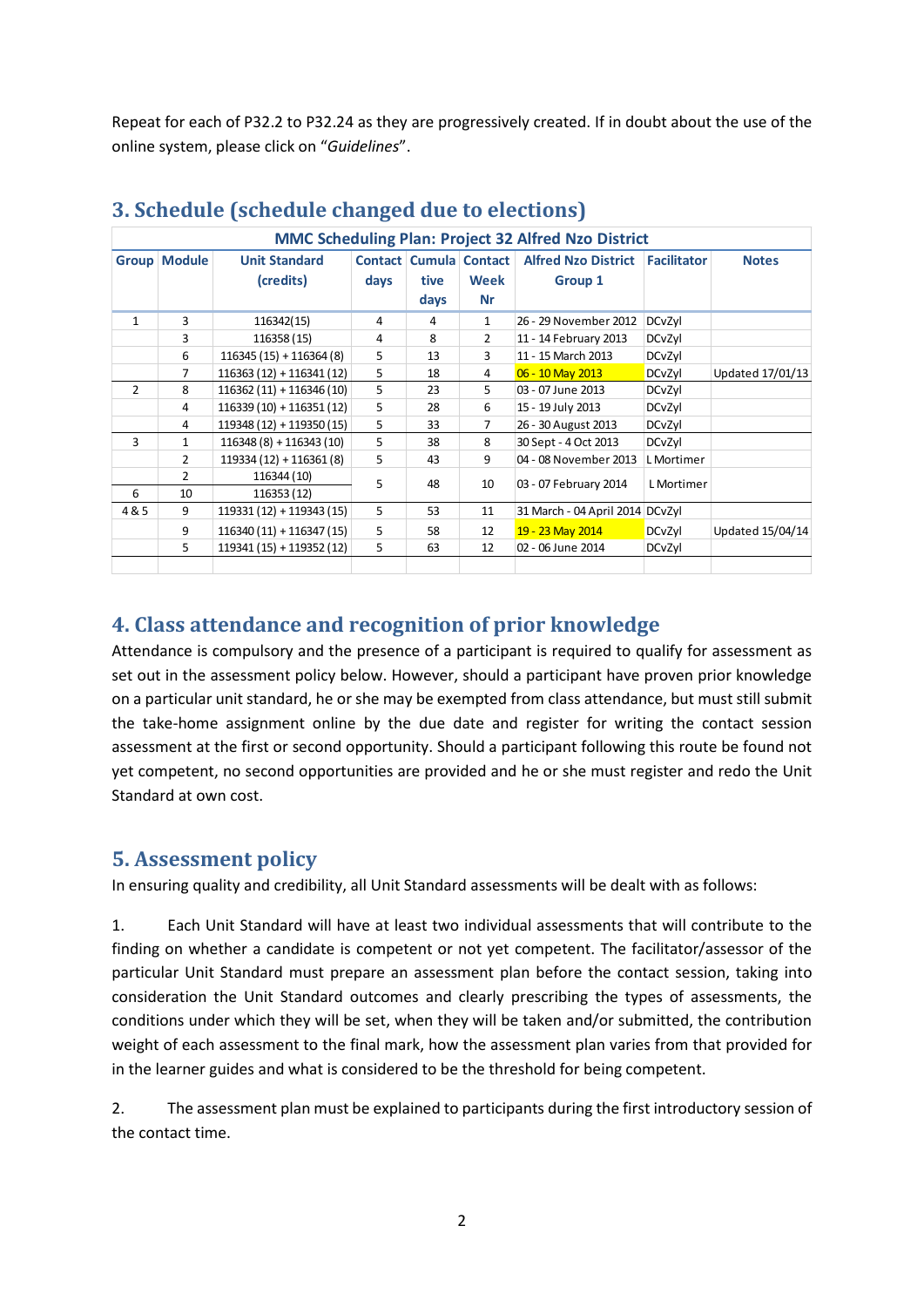3. The first of the minimum of two individual assessments will be written during the contact time of the unit standard and will be fully controlled by the facilitator/assessor who shall act as invigilator as prescribed by Stellenbosch University policy. The format of the assessments may vary, but it is accepted that it will be open book and designed to test ability to do the techniques (e.g. exercises with calculations) and / or insight (e.g. case studies). The facilitator will determine whether in-class assessments may be typed on personal computers and submitted electronically while the facilitator and participant is still in class. Submission afterwards is not permitted.

4. The second of the minimum of two individual assessments will be in the format of an applied take-home written assignment bringing theory and practice together. This will be scheduled for submission one calendar month after the last contact day of the Unit Standard. Submission of this assessment must be done by means of a document upload onto [www.splshortcourses.co.za](http://www.splshortcourses.co.za/) .Please click on *Guidelines* if in doubt how to upload.

5. A participant must pass all assessments with at least 50% for each to be found competent. If it is decided to include group assessments done during the contact time as part of the assessment plan, it may not contribute more that 20% of the 50% of the contact time assessments and in that case the average mark of the different contact session assessments must be at least 50%. If the group assessment is in the form of a presentation, only group members present during the presentation will earn the group mark.

6. All assessments for a Unit Standard will be completed by assessors six weeks after the final assessment submission date and be submitted together with the assessment plan, a memorandum setting out the model answers and comments on individual assessments. These documents must be submitted with the assigned SPL MMC Assessment Coordinator, who shall then in turn submit the assessments for moderation and eventually verification.

7. A participant qualifies to do the assessments as scheduled if he/she has completed the online Unit Standard Registration Form before the contact time. Attendance of at least the time during which the contact time assessment took place is therefore required.

8. A participant found not yet competent will be given a second opportunity for assessment only if he/she has attended at least eighty per cent of the contact time. The attendance register circulated twice per day will be used as evidence for allowing the second opportunity. Should the rewrite – in the case of the contact time assessment and/or resubmission  $-$  in the case of the take-home assignment - still result in a not yet competent result, the participant must re-register and redo the Unit Standard.

9. A participant that has – for a proven work-related or serious health reason – not been present during the contact time assessment, but has attended at least fifty per cent of the contact time, will be allowed to do the assessment at the same opportunity scheduled for participants referred to in item 8 above. The attendance register circulated twice per day will be used as evidence for allowing such an opportunity, but should the participant be found not yet competent, no further opportunities will be granted and he/she must re-register and redo the Unit Standard.

10. The second assessment opportunity for the rewrite of the contact time assessment will be scheduled as a consultative process between all the facilitators of a particular Group of modules, i.e.